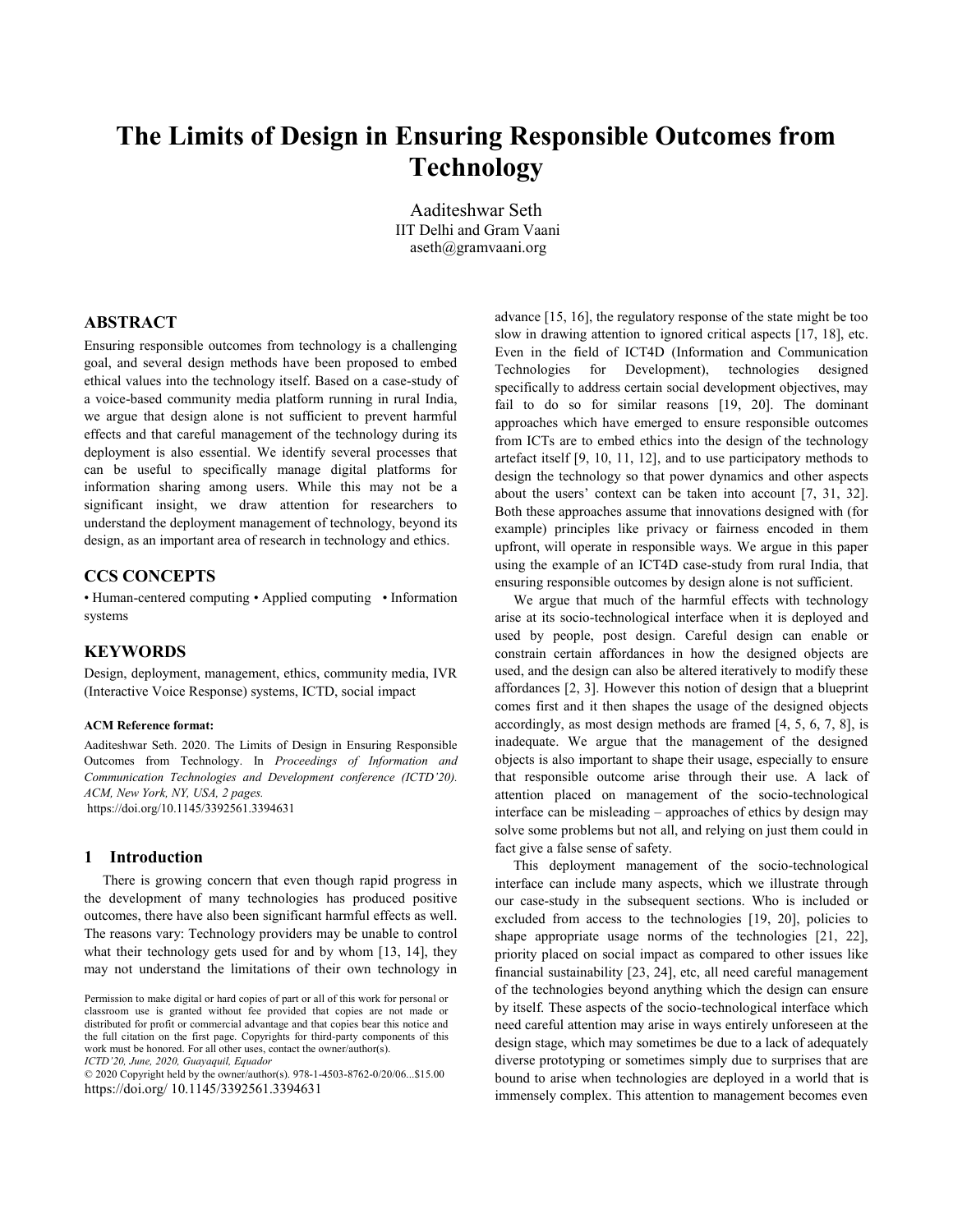more relevant in the current context when many digital platforms have deeply permeated our lives: These platforms are being used by millions and billions by people, and are embedded in a complex global web of finance and politics, that it is daunting to even conceive an eventuality in which they will be re-designed or replaced. In such a situation, it becomes imperative to examine the management processes of these platforms to understand how problems arising at their socio-technological interface are being managed. Are these processes participatory, what ethical values underpin these processes, are they overly bureaucratic or are they context-sensitive [83], etc, all become relevant questions to ask. We propose in this paper that just like several design frameworks suggest ethics as the foundation to design, similarly ethics can serve as guardrails to building management processes for the management of the socio-technological interface as well.

Our contributions are three fold: We justify our argument for the need to manage the socio-technological interface of technology during its deployment, we outline several aspects of this interface that need careful management, and we propose a conceptual framework for technology designers and managers to bring consistency in their design and deployment management efforts by using a common ethical system as a foundation. Our work is especially relevant since it is based on a case-study of a participatory media information sharing platform similar to Internet-based social media platforms, albeit at a smaller scale, but having to manage similar issues as the Internet-based platforms. We next describe related work in the area of technology design models and methods, followed by a presentation of our case-study, and then conclude with a discussion about how consistent principles should be applied in both the design as well as the deployment management of technologies to ensure responsible outcomes.

# **2 Related work**

# **2.1 Shortcomings of ethics by design approaches**

The need to ground technology design in ethics has been recognized since a long time. Duquenoy, et al [25] pointed out the power imbalance that exists between designers and users, and that designers should recognize their responsibility to ensure that their innovations create a just world and do good. This becomes challenging because designers may have biases and may not always know the circumstances of their users or how the technology might affect them. Hence Duquenoy, et al suggested that designers should operate using the Rawlsian principle of the veil of ignorance by placing themselves as unspecified users [26], and then check that the technology will not erode their own rights of liberty and equality. Sen's criticism of the Rawlsian framework is based on the recognition that equality will be hard to achieve as an eventual goal with just using the veil of ignorance, since disadvantaged individuals may need access to additional resources to help them catch up with others, pointing to the need for mechanisms like affirmative action to bring equality [27, 28]. Applying this logic to Duquenoy's suggestion supports our

argument that design alone may not be sufficient to avoid outcomes like inequality: Users less capable to use the technology, for example, may lose out because benefits from the technology will accrue to those who are able to use it effectively. Therefore deployment management beyond the technology design, such as capacity building of less tech-savvy users, will be needed to avoid an increase in inequality because of the technology [29], even if the designers were unbiased to start with.

Things are even harder in actual practice. Far from following Rawlsian or other ethical frameworks, the politics of designers shape what values they will espouse at the outset. Winner showed through many examples that technology design facilitates codification of the politics of designers, and which could potentially manifest into largescale changes in society itself if the technology is wielded by powerful agencies like authoritarian governments or corporations and the media [30]. Processes to notice such problems, through regular feedback or other mechanisms, then become essential to take corrective action. This highlights the need for robust feedback processes to manage deployments, beyond the design, to ensure responsible outcomes.

To overcome the challenges of designer bias as described by Duquenoy [25] and Winner [30], Participatory Design (PD) approaches were developed [7, 31, 32]. PD methods go beyond methods like co-design [5] and human centered design [5] where typically external designers engage with prospective users to understand them, and build, prototype, and fine-tune tools for them. PD however, is grounded in democratic values aimed at enabling all users to influence the design by arriving at a consensus through joint consultations. It especially focuses on power differentials between different classes of users like when designing tools that are to be used at a factory workplace where employers and workers may have conflicting concerns. It also embraces ongoing capacity building of the users to enable them to participate in the design process effectively [84, 85], and focuses beyond just an objective to create greater usage of the technology tools, rather to design such that the tools lead to fulfilment of democratic objectives like equality and justice [31]. However the PD model still primarily sees its objective as getting the design right, as opposed to constant attention being required for deployment management as well. Several long-term PD projects do discuss challenges with sustainability [86] but have not analyzed the relevance of processes to manage various aspects of the socio-technological interface, especially in the context of digital platforms for information sharing.

A greater challenge with the full-fledged PD process is the practicality of applying it in today's context of developing and scaling large digital platforms. PD requires time-consuming consultations, prototyping, capacity building of the participants, etc, whereas platform designers are typically driven by a buildand-break approach with a singular goal to gain quick user traction through which they can claim access to more funding to scale their platforms [24]. Any fundamental problems in the design that might surface later, become concretized and hard to change as the platform grows larger, pointing to the classic Collingridge dilemma of why it becomes hard to control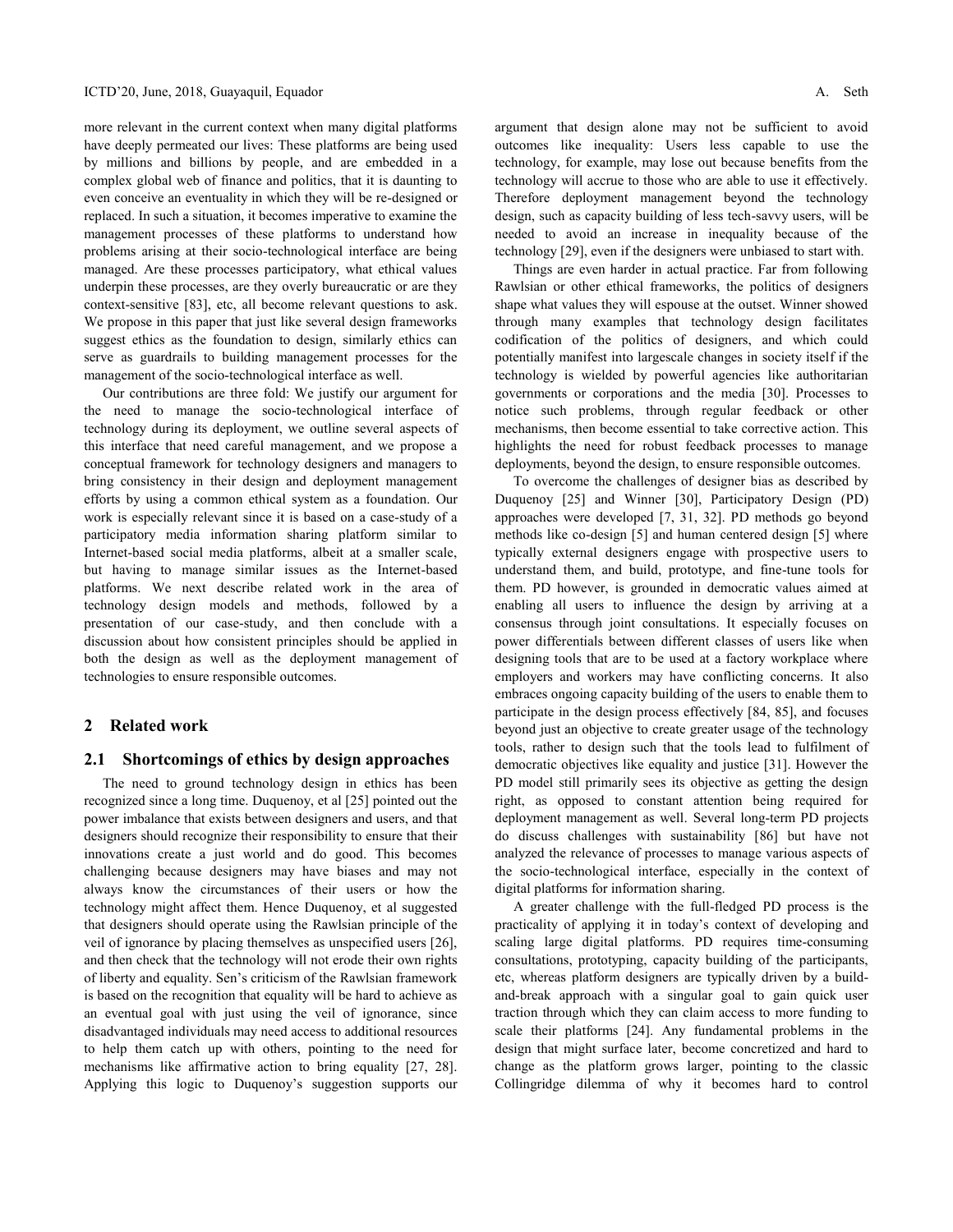technologies as they scale [33]. Further, the commercialization strategy of platforms may bias them to aligning with one set of users than another, as noticed with Uber which favours commuters more than drivers [34], or bluecollar work platforms which seem more interested to serve employer interests than worker interests [35].

The information systems literature has also since several decades looked at PD-like methods, especially within organizational settings, but the focus again has mostly been on design [32, 87]. The limitations of design in influencing the outcomes of technology has also been highlighted by Dahlbom and Mathiassen who state that system designers need to immerse themselves as activists into technology operations to truly have a chance at influencing the outcomes [88]. Our views resonate with their argument.

The VSD (Value Sensitive Design) approach has a similar starting point as PD in terms of following a participatory process to arrive at a core set of values through consultations with users or other means. These values are then baked into the technology design itself so that they are never violated when the technologies are deployed [9]. Based on several VSD examples discussed in the literature however [36], this typically seems to have led to the incorporation of context-free design features like data privacy or fairness definitions or informed consent to be encoded in the technology. When technologies are deployed in diverse contexts however and demand dynamic adaptation to new situations, then alertness in management processes becomes essential to change the design, or to manage the affordances allowed by the design. Such discussions are absent in the VSD literature, and we discuss in the case-study many examples that needed careful management irrespective of whatever initial design methods were followed.

Note that we are not proposing a design method as an alternative to PD or VSD or even other methods, our intention is to simply point out that most design methods have not looked closely at deployment management, which is just as important as design to ensure responsible outcomes from technology. In fact, relevant design methods such as the above would indeed be a first step to technology design, with deployment management as the subsequent step, following by ongoing interactions between the two. We clarify this further in Section 5 where we present a common framework within which design and deployment can be separately situated, but guided by a common ethical system.

Wiener [37] was among the first ones to draw attention to the need for designers to remain involved in the deployment of their technology, famously highlighted in his open letter titled *A Scientist Rebels* where he refused to share details of his technology design with irresponsible militarists. He goes to further illustrate how totalitarian governments or profit-seeking capitalists can ignore fundamental human values in their adoption and use of technology, and asks scientists to not be naïve and take responsibility for how their inventions and innovations could be used by others for unethical private or political gain. Similar views are expressed by Jonas [38] in discussing the uncertainty with many new technological innovations in their influence on future generations of humans, and hence he too emphasizes that

usage principles should evolve continuously through oversight and monitoring during deployment. Our own views about the need for deployment management are shaped by this same logic that design alone will not galvanize technology for responsible outcomes, it needs ongoing management as well.

### **2.2 Action research for deployment management**

Given that deployment management is just as important as careful design, this brings us to the question of how deployment management can be done to ensure responsible outcomes. The action research method comes closest. Action research has more ambitious goals than participatory design and aims to continually shape an intervention based on deployment feedback, with all decision making done through participation of the community in the process [39, 40]. This naturally requires long-term engagement with the community, with slow and careful evolution through experimentation and consultation. Truly long-term action research based interventions are rare even in the ICT4D space [41, 42, 54, 89, 90, 91], and the slow iterative process is further perceived as unwieldy and impractical in non-ICT4D settings where technologies and platforms in today's context go through rapid adoption and churn cycles, driven by commercial interests that prioritize scaling than anything else. This brings back the emphasis to greater responsibility lying with the managers of technologies to ensure responsible outcomes when technologies are deployed, because moving slowly is not seen as a viable option today. In the forthcoming sections, we use our case-study to outline several useful processes that can facilitate careful management of the socio-technological interface during deployment. We do not suggest that such processes can be a substitute for action research methods, but that this may be a more realistic strategy today that can possibly even be verified for compliances and assurances.

# **2.3 Ethics and artificial intelligence**

Concerns arising with the application of AI in many domains, have of late brought significant attention to the development of new data management and algorithmic techniques. Biased and discriminatory decision making arising from unchecked biases in the data used to train machine learning algorithms [16, 17], has led to the adoption of several methods to audit the data as well as organizational processes to ensure that such auditing is compulsorily done [44]. Research communities have realized that the objectives codified in algorithms can also lead to biases, such as the choice of fairness definitions to be used in different applications [15, 10], or ranking algorithms that can amplify biases [45], and regulators have also begun to pay attention to algorithmic auditing [46] and the need for explanatory capability in algorithms [47]. Participatory processes to collect inputs from users to accordingly choose and parameterize AI algorithms, have also seen progress [48]. All these developments however are still rooted in an ethics by design model. To preserve continued ethical functioning of technologies will require due attention paid to deployment management as well. For example, deployment management processes are needed to ensure that any biases in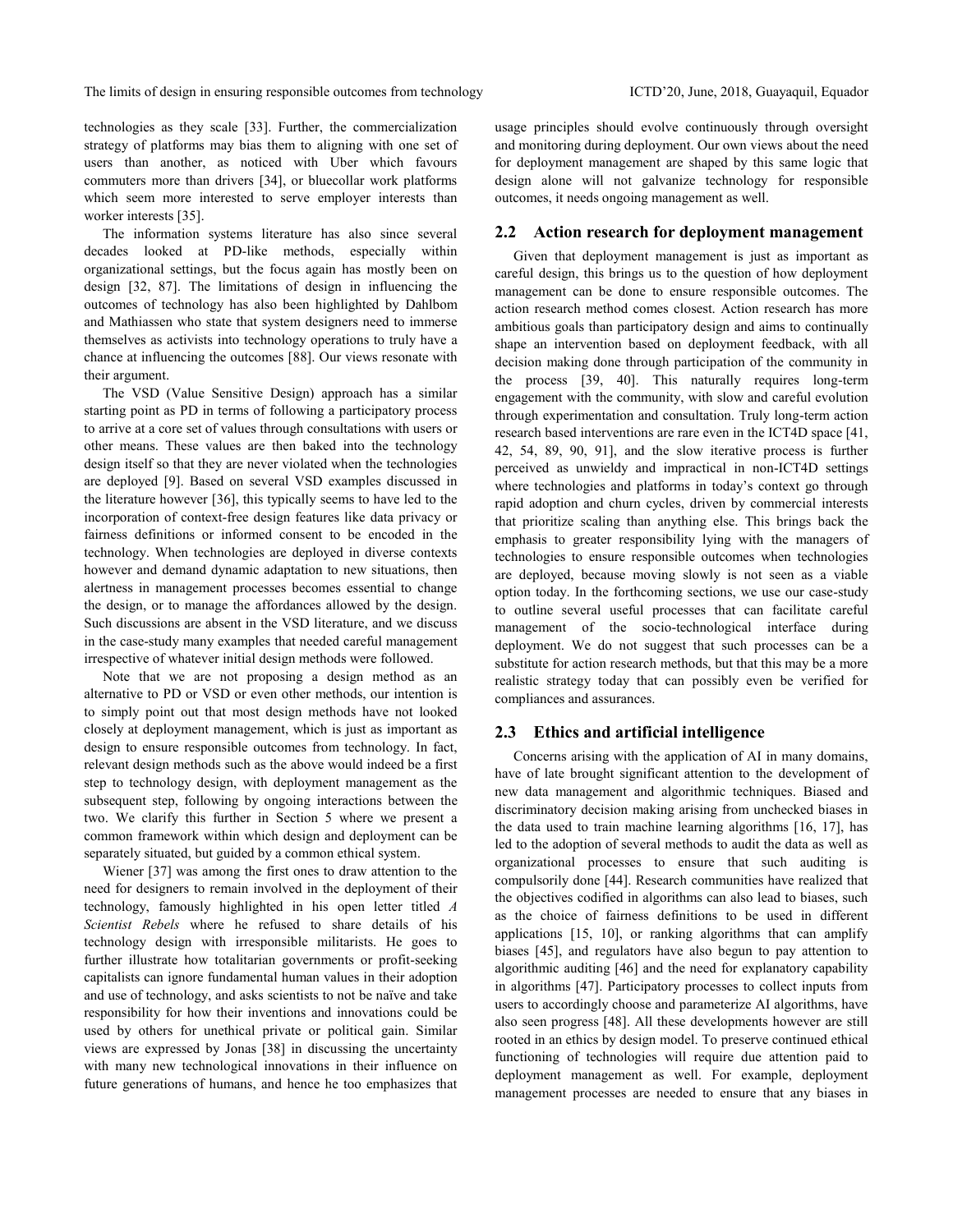data completeness are addressed on priority and that models are re-trained to continue to perform in line with the committed assurance guarantees on fairness metrics [44]. Similarly, accepting accountability for the outcome of the algorithms, transparency and explainability of the results, and providing appeal procedures against unfair decisions made by the algorithms [49], are necessary to deal with mistakes and take corrective action. All these require careful management. Ensuring ethics by design in artificial intelligence technologies, as adopted in declarations such as ICDPCC [50], are therefore unlikely to be sufficient by themselves.

# **3 Case study: Mobile Vaani**

We next describe the case-study of a voice-based community media platform called Mobile Vaani (MV), which has been operating since more than seven years in rural central India [23]. We highlight several values that shaped the design of the platform technology, and we then show how these values also guided management of the socio-technological interface of the platform. We discuss several aspects of the socio-technological interface that threw up surprises as MV was deployed and scaled, and the processes developed to manage these aspects. We do not consider MV as a pure participatory design or action research project because most decisions were actually not taken in consultation with the users, but were guided through a more user-centered approach of understanding the context and reiterating the design or deployment management policies accordingly. The MV casestudy therefore shares more in common with digital platforms like Facebook and Twitter, where as discussed in previous sections the designers and managers of these platforms have greater onus to ensure responsible outcomes from their technologies, since participatory or action research oriented methods are not practically viable for them to follow. Similar to these platforms, MV has been used in diverse contexts by different classes of users who could sometimes even be in conflict with one another, and has been subject to financial and scaling pressures that tend to put social impact objectives on the backburner. We therefore believe that much of the processes developed to manage the MV sociotechnological interface may be generic enough to be applied to other digital platforms as well.

# **3.1 Background about Mobile Vaani**

The concept of community media is centered in the idea that the needs of local or interest based communities is best understood by the community itself, and editorially driven mass media run by external institutions is not able to address these needs largely because of their lack of local context. Community media thus espouses the value of user autonomy for communities to define their own agenda with the media platform, and create and distribute their own content. Several such models for community embedded media initiatives exist in India itself, such as *Khabar Lahariya* which supports rural women to write newspapers [51], *Video Volunteers* which trains rural community correspondents to produce videos about human rights [52], and several community radio stations that create radio programmes of local relevance [53]. In this rich mix of initiatives, Mobile Vaani started as a phone based community media service in rural central India in 2012. Driven by a value to be inclusive towards lessliterate and low-income populations, MV uses Interactive Voice Response (IVR) systems to enable voice driven communication and allows access even via simple phones not requiring the Internet. Several initiatives have reported their success with using IVR systems in such environments [54, 55, 56, 57].

MV runs in the following manner: People give a missed-call to a unique phone number. The IVR system then initiates a call back to the callers, effectively making it a free service for them, and the people use phone keypad buttons to browse a list of audio messages or record their own message. Any messages recorded by them go through a manual moderation process before being published on the IVR for others to hear, essentially to filter out poor quality audio recordings or undesirable content.

The goal with this initiative was to bring about social development through the use of technology, along the following four lines. First, taking a human rights based approach which values dignity and equality of power, the MV team were convinced about the transparency and accountability function that such a platform could play in local governance, by making it simple for people to share information about civic or governance issues that they were facing, and to demand transparency in decision making. Second, prior research in social media analysis showed that discussions on participatory media platforms are specifically useful because the homophily effect [59] leads to people receiving information from their strong ties [60] which is highly contextual and understandable by them, and participation by diverse users from across weak ties leads to information that enhances completeness [58]. Messages evolve as they traverse a social network, gaining both context and completeness through comments made on the messages by people occupying different positions in the social network graph [61]. It was therefore believed that since MV could facilitate people to share their views and experiences on various topics, it could lead to a more complete and actionable understanding gained by people for relevant topics, and thereby also support the values of plurality and diversity. Third, people gain significant self-empowerment when they can be heard by many others, ie. they gain a voice, and are able to challenge exploitative power structures [53], thus strengthen the values of dignity and equality. Fourth, strong community building impact emerges when community media runs traditional songs and music, and covers local events, making the community closer knitted [55]. While mobilizing these impact pathways, the MV team also wanted to have a business and operations model that could be replicated readily for scaling either by us or through partners to bring wider and large-scale impact.

MV was therefore initiated with a clear design of what values were to be embedded in the technology design, and the change it was supposed to bring through the impact pathways listed above. The actual journey turned out to be more complex, as is explained next by highlighting many different challenges that arose at the socio-technological interface in realizing this vision. By building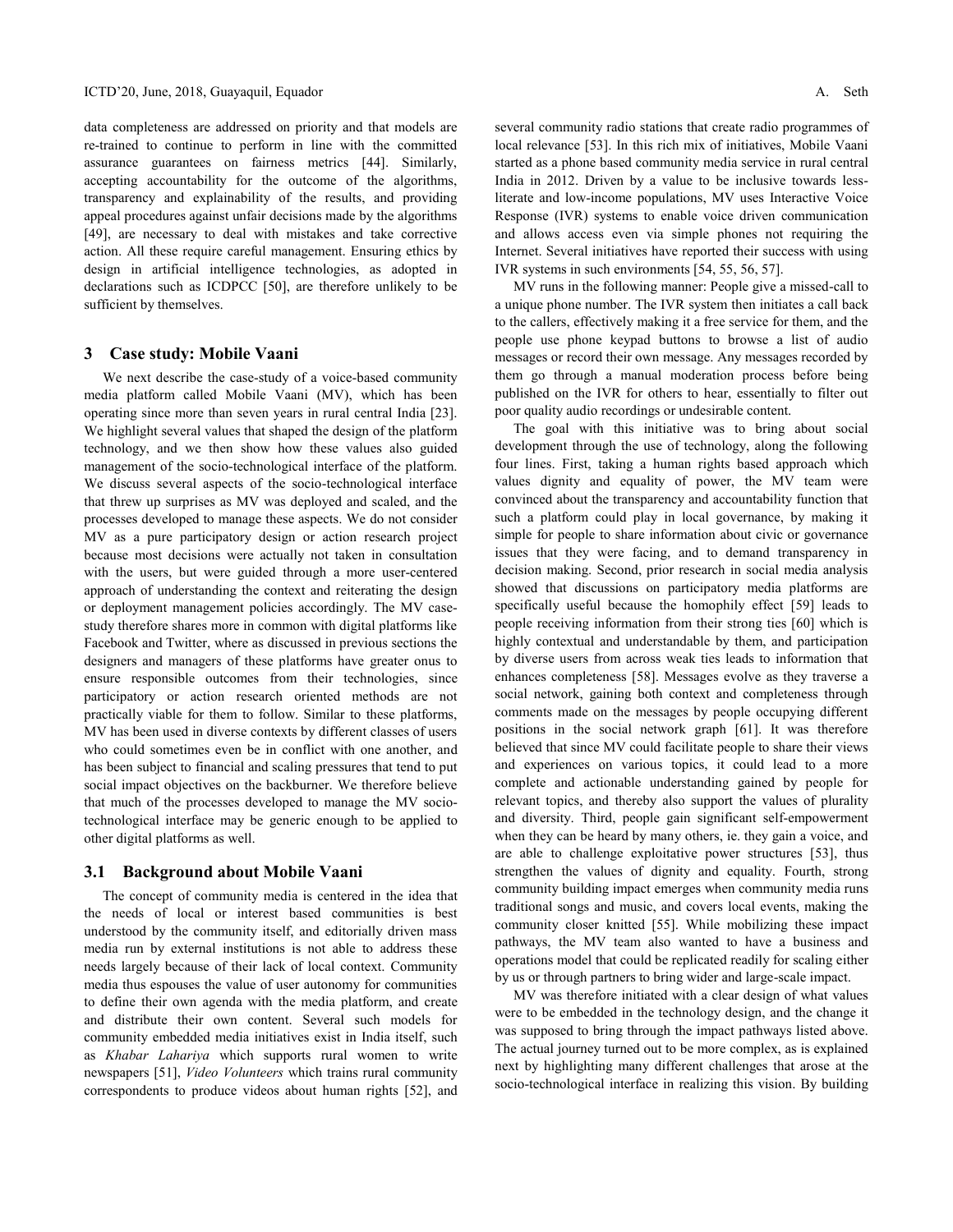The limits of design in ensuring responsible outcomes from technology ICTD'20, June, 2018, Guayaquil, Equador

processes to manage this interface, guided by the same values incorporate towards the technology design, the MV team was able to reasonably achieve their vision.

# **3.2 Mobile Vaani's socio-technological interface**

We define the socio-technological interface as the boundary with technology engineering and user interface and system design on one side, and factors that shape how people use the technology on the other side. We do not mean to suggest that people who engineer the technology or design the user interfaces do not consider the social context in which the technology is intended to be used. In fact, several of their choices may be shaped by the social context very much like how the MV choice of using IVR was shaped by the low literacy and high mobile phone usage in our communities of interest. The socio-technological interface however that we talk about is in the dimension of how the technology is used by people post-design, and not how it is engineered or designed. The different aspects about the sociotechnological interface which we discuss next are by no means exhaustive, but nevertheless this list is intended to serve as a starting point to which more aspects can be added. The rest of this section is written in a chronological manner to capture the complexities as they arose and were handled.

**Aspect #1: Technology literacy and access.** The MV team soon found that IVR itself was an alien concept for many people [23]. Men had access to phones and were functionally literate to use it to dial numbers and pick up calls, but most had not used automated IVR systems in the past. The usage of the system had to be demonstrated to them, and in the absence of any other media in these areas, offline training sessions were the most effective [54]. Further, they had to be explained the concept of community media and what they could do with access to such a platform, but that too was not straightforward to convey – it required practical examples and self-validation for people to understand the use of the technology [23]. Finally, access of phones by women, and access to women to tell them about MV, were both significant challenges. Due to patriarchal norms, women are typically less literate, do not own their own phones, rely on shared access, and consequently their capability to use phones is lower than that of men [19, 62]. Physical mobility of women is also lower and hence it is harder to reach women to participate on MV. It was clear that the wide usage of mobile phones was not going to easily translate into MV adoption, and low-cost and scalable processes needed to be developed to overcome these barriers of technology and platform literacy, and technology access.

Related work has explored several interesting dynamics through which new technologies are learned. Poorly literate construction workers were able to learn a complex sequence of steps to share videos over Bluetooth, suggesting that selfmotivation to use technology (in this case, for entertainment) could lead to self-learning [63]. In a study of Facebook use among urban youth [64], a mix of financial and social incentives led to users teaching their peers about the platform. In the context of women, despite strong patriarchal norms, women learned to

navigate family and community spaces to use mobile phones [65]. Similar dynamics were seen with MV as well. Users would tell their friends about it especially if their message got published on MV. Some would listen to MV in groups which led to wider listening and learning. Hearing stories of validation of MV's impact especially in the area of grievance redressal which we explain later, also led to MV achieving strong social credibility and popularity through word of mouth [66, 67]. These were however not systematic and reproducible processes that could be considered as part of a replicable MV model. The MV team therefore took a different approach, as explained in the next section, to develop an innovative low-cost offline process through community volunteers which could manage this need to create technology and platform literacy, and at the same time also address the next aspect of the socio-technological interface to ensure community embeddedness of MV.

**Aspect #2: Community embeddedness.** As a community media platform, MV espoused a vision that its agenda should be driven by the community itself, including content creation, choice of discussion topics, etc. Related work has discussed the concept of *communitization of technology* [68], ie. when a community learns the essence of what a technology can do and is able to leverage it for the community's needs. The study highlights the role that a few key tech-savvy community members can play in the process. These people are termed as Human Access Points (HAPs), and are essentially technologically advanced users who understand both the needs of their community and the capabilities of the technology, and are able to conceptualize relevant use-cases for the technology.

This notion of HAPs most closely explains the methodology chosen by us to *communitize* MV. Through different partner organizations, as the MV team was introduced into new communities, they kept coming across HAPs who quickly understood the technology and were among its early adopters. To gain faster popularity for MV in the community, people were inducted from among these HAPs as community volunteers, and a financial incentive model was built to cover for out-of-pocket expenses incurred by them to popularize MV and guide its usage. They would travel to different villages and tell people about MV, demonstrate its usage, and encourage its adoption. The volunteers were also encouraged to discover use-cases for the platform on their own though, based on their understanding of the community [67]. As a result, over time when MV expanded to different locations running their own local MV chapters, the volunteers created their own topic priorities for respective local MV chapters. The volunteers in one location where MV was heavily popular with farmers, built linkages with the local agricultural institutes to answer questions put up by farmers. Another location built linkages with school and college coaching classes to advice their predominantly youth userbase with career counselling tips. All the locations also took up a hyperlocal news reporting function that we discovered to be a universal need, due to the scarce penetration of other media in these geographies. Such processes helped MV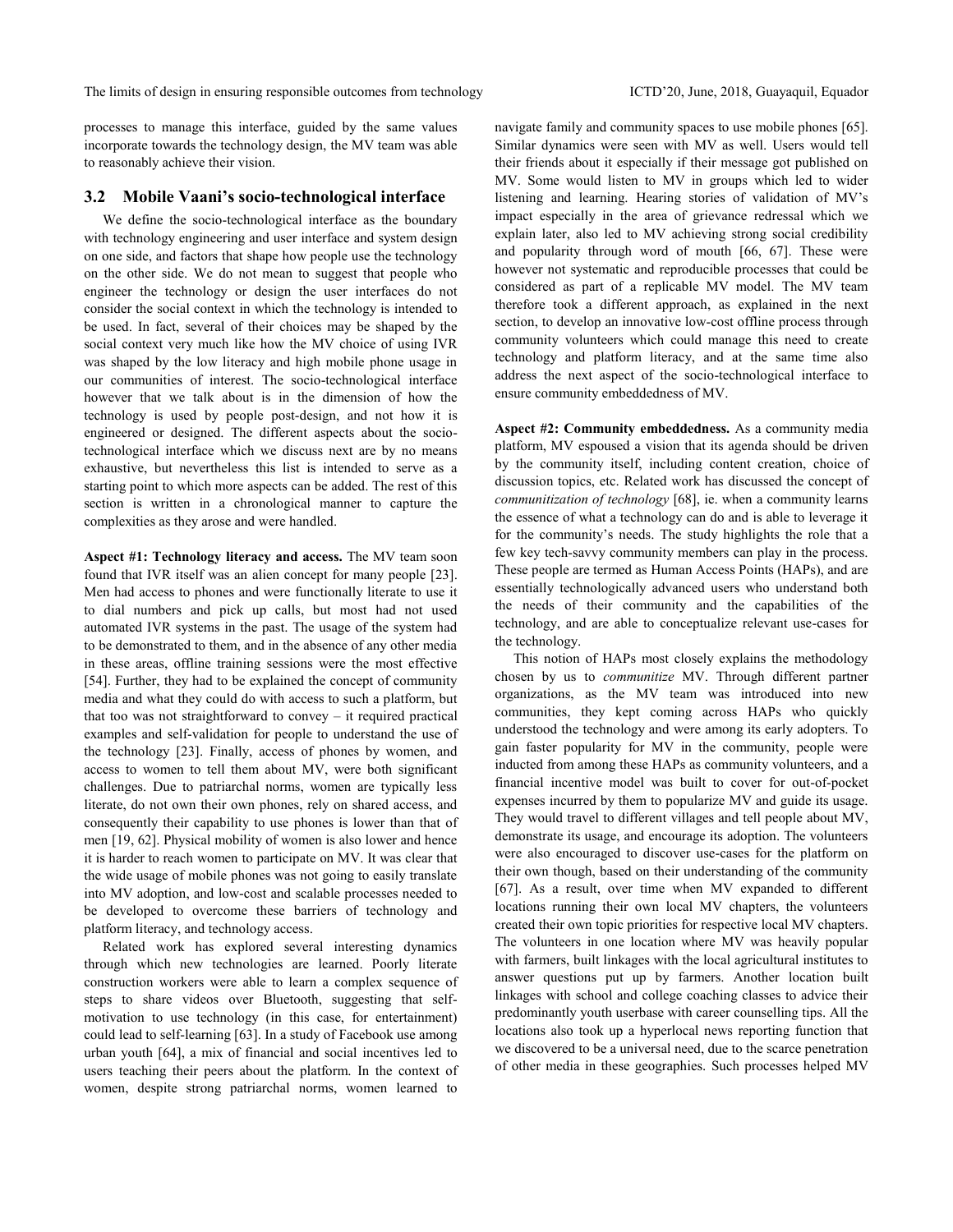adhere to values of user autonomy to run community media platforms that were governed by the people.

The platform was also supplemented with content created by the MV team on cultural and entertainment themes, discussions on social norms such as early marriage and domestic violence, rules and eligibility for government schemes, etc. The choice of this content was guided by feedback processes developed to interview users over the phone, conduct focused group discussions in the community, and also run IVR-based surveys to get user feedback [23], which further helped respond to user needs.

The journey with identifying and training volunteers, and retaining them, was however by no means smooth. We next discuss the aspect of internal accountability expected of the volunteers to build MV into a sustainable institution in itself.

**Aspect #3: Internal accountability & sustained participation.**

Initially MV started as a state-wide service in Jharkhand and was popularized in different areas by the volunteers. Subsequently, services were also started in the states of Bihar and Madhya Pradesh. The MV field team however consisted of only a few people who found it difficult to coordinate with dozens of volunteers from across different locations. Further, volunteer attrition became high because many people would join MV as volunteers with the expectation of financial returns, but the small stipend that was offered was not attractive in itself [67]. The MV team realized that they had to improve their selection process to identify volunteers who were genuinely interested in bringing a positive change in their communities and for whom these social incentives would be stronger than the monetary incentives. The concept of federated groups in the context of trade unions is believed to be more resilient than a single large group [69], and this method was adopted.

The state MVs were split into district level local chapters, each of which had its own unique phone number and could build its own identity. Further, the volunteers from each district were grouped into a volunteer club for that district. The club elects a coordinator and meets on a monthly basis to discuss their activities and plans. Through this hierarchical arrangement, the MV field team now only had to engage with the club coordinators. Further it was found that this structure also built strong solidarity and mutual accountability among the volunteers, which reduced attrition to practically zero. A careful financial incentive model was developed as a combination of a group incentive which was divided equally among all the volunteers in the club (calculated pro-rata on the number of active users in each club) and individual incentives for each volunteer (based on the number of good quality contributions by the volunteer, and offline community mobilization activities organized by them) [67]. This model further made explicit the ethos that a volunteer club should act as a collective to which all the volunteers were expected to make individual contributions to achieve the club's collective aim. It also helped the MV team realize the importance of collectivism as a value, which since then has influenced several other decisions as well. The club model further helped construct the kernel for MV operations that could be readily replicated for scaling, and has already been tested with replication at thirty local chapters.

**Aspect #4: Biases in inclusion and exclusion.** The unique position of power occupied by the MV volunteers began to raise some unanticipated issues as well. The volunteers would sometimes popularize to the users an altered mandate of MV which made more sense to them based on their individual socioeconomic-political views and priorities which could be different from that of their clubs. They would similarly sometimes prioritize enabling access for a select group of users by training them well while excluding others. For example, during the initial days of MV, several volunteers were associated with human rights activist organizations and hence they were more interested in governance topics, to the extent that they began to discourage people from using MV for cultural expression through folk songs and poetry [67]. Similarly, they would sometimes discourage users from recording content themselves and would record on their behalf, especially when these users were from less educated backgrounds and found it difficult to articulate themselves through a digital platform. Inherent social norms also caused disruptions – once a class-based conflict arose in a club when a lower-class volunteer was elected as a club coordinator, thereby challenging socially established norms of power.

Such incidents have now become rare due to the more rigorous selection and training methods for volunteers, and also paying a special attention to recruiting volunteers from diverse class and caste backgrounds. Underlying values of plurality helped guide the MV team to take these steps. What was also useful to make the necessary course corrections was an openness to hear complaints which the users recorded on MV or shared with the team during field visits. This roughly designed internal grievance redressal process helped empower the users, and helped the MV team to uncover such cases of undesirable appropriation of technology, again highlighting the relevance of values of user dignity and rights to continuously listen to user feedback.

A challenge which does remain unsolved is in overcoming the technology gender divide [19]. Most of the MV volunteers are men and find it hard to reach women to tell them about MV. Having a female volunteer in a club of all male volunteers is also difficult in the dominant patriarchal cultural setup of rural north India. An all-women MV club was also started and despite all the volunteers being extremely dynamic, the active userbase of the club remained small due to the limited mobility of women volunteers to reach other women [67]. It is worth mentioning that in a recent project the MV team worked with a large women Self Help Group (SHG) network and were able to reach many women through SHG meetings [62]. The regularity of the SHG meetings which take place for financial bookkeeping, and the exclusive women constituency to which access was gained, provided an opportunity for both targeted outreach to women as well as repeated interactions with them to encourage technology adoption. Gaps still remain though. For instance, meetings with SHGs of very poor women were held irregularly since these women were busy with work or often migrated to other locations for work, and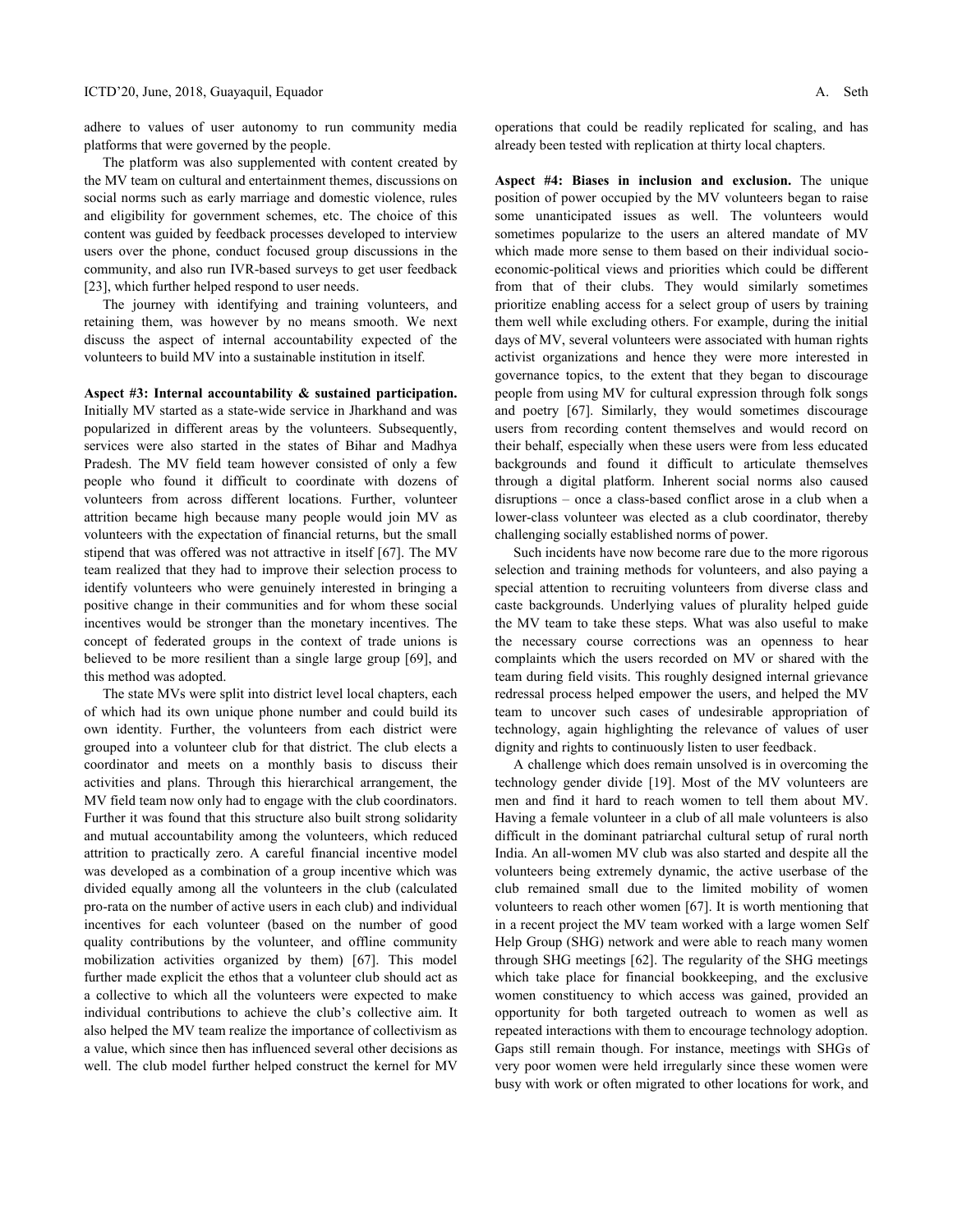hence those who could potentially benefit the most from access to the platform were excluded even via this pathway.

These examples highlight the importance of managing the socio-technological interface to prevent biases in inclusion and exclusion that can arise due to the social context, or even due to appropriation of the technology by more powerful and adept users. Not tackling this challenge stands the risk of increasing the inequalities that might exist in the social context, because the more powerful or adept users of technology will be able to leverage it for their agenda and move further ahead, leaving the others to play a perpetual catch-up game [29].

**Aspect #5: Nurturing responsible usage norms.** Like any other social media platform, MV is also susceptible to misuse through fake news or hate speech content submitted to the platform [13, 70]. User generated content on MV is therefore manually moderated to accept or reject submitted content from publication for others to hear [23]. Moderators can also download and edit the content to improve its audio quality, add transcripts and tags to the content, and control its ranking on the IVR. Content moderation serves an important role of signaling to users about what is permitted or not, and thereby shapes the usage norms, as also seen in studies on Reddit [21, 71] and Slashdot [22]. An average of only 0.5% of rejected contributions on MV are due to objectionable content, showing that users hardly even attempt to misuse it. The bulk of rejections happen due to unpreparedness in recording well-articulated content, for which offline training or manual phone calls are made to guide the users.

Whenever misuse has occurred, it has been dealt with severely. Abusive or threatening recordings once made by a user were reported to the police. Cases of hate speech were escalated to the volunteers who directly then spoke to the people. In general though, hate speech or angry voices against other users have been extremely rare, and even discussions on contentious topics have taken place in a measured tone of respect and decency to respect values of plurality, dignity, and mutual respect. A liberal moderation policy allows as many voices as possible, and filters based chiefly on concerns about audio quality and the tone of the message. This leads us to believe that in contrast to many Internetbased social media platforms like Facebook and Twitter which allow unmoderated postings and then resort to algorithmic policing or community reporting methods, misuse is prevented on MV by establishing a precedent of respectful use from the very beginning. The volunteers and users are passionate about preserving this ethos and vociferously protest if objectionable content sometimes slips by the moderators.

Editorial policies to ensure diversity in content are also actively pursued. The moderators rank content based on its quality and novelty, by prioritizing content which is more detailed and informative, or brings a new viewpoint [23]. Careful list construction is also done so that the collection of content in a list of items about a given discussion topic is diverse and touches upon different aspects, rather than have multiple items in the list about the same aspect. An algorithm is also being implemented which can generate such lists automatically to guarantee properties like short-term diversity and long-term fairness on a given topic [72]. Crowd-sourced indicators may also help, as suggested in several experiments on community radio [55] and other voice-based forums [73].

**Aspect #6: Building social and institutional credibility:** It is reasonable to expect that sustained participation and utilization of a technology will only happen once the expectation of the users is met. We next discuss the relevance of managing user expectations so that the technology can gain respect of the users, as another important aspect of the socio-technological interface.

To understand the community needs and frame expectations, we first give an overview of the context in which MV is deployed. Regional newspaper and television media has not deeply reached MV communities, and also has a chequered reputation of having ignored problems of lower caste people, or having suppressed news against the local elite possibly even in return for extortion payment [74]. The poor and marginalized groups have historically lacked a strong voice in the community, and even their political representation has had its own ups and downs [75]. They are also intimidated by complicated government office processes for grievance redressal, and may not be able to take time off their daily livelihood routine to pursue even legitimate cases of violation of their rights and entitlements [76].

In such a context, MV was presented to the community as helping meet several use-cases. Media related use-cases included: "*It is a platform for you to talk about whatever you feel is relevant for you and your community that is not covered in the mainstream media*", "*You can get breaking news about your community way before any newspaper or TV channel*", and "*MV is a platform where you will get useful information on agriculture, career counselling, health, government schemes, among other topics*". Governance related use-cases included: "*You can discuss local and national policy, and we will convey your feedback to the right stakeholders*", and "*MV volunteers will help resolve problems that your community is facing, especially on welfare entitlements and public services*".

While these use-cases were relevant, positioning MV as making these strong promises to enable people to overcome the social inequalities within which they have lived all their lives, stands the risk that if their expectations are not met then they will dismiss MV cynically as yet another false promise. MV was however able to gain significant social credibility by successfully demonstrating its impact, which helped people validate its stated promises and intentions, and also demonstrated the value of honesty. The editorial processes of moderation were kept liberal to only filter out poor quality audio messages, or those that were spoken in a rude tone, or blatantly incorrect facts. Towards the initial stages of MV, the moderators even made phone calls to users who seemed to be wanting to say something important but were not able to articulate it well, and guided them to make better audio recordings. This helped validate a strong commitment of MV towards empowering users to voice themselves. Similarly, grievances recorded by the people, or questions asked by them, were rigorously followed-up by the volunteers with reminders and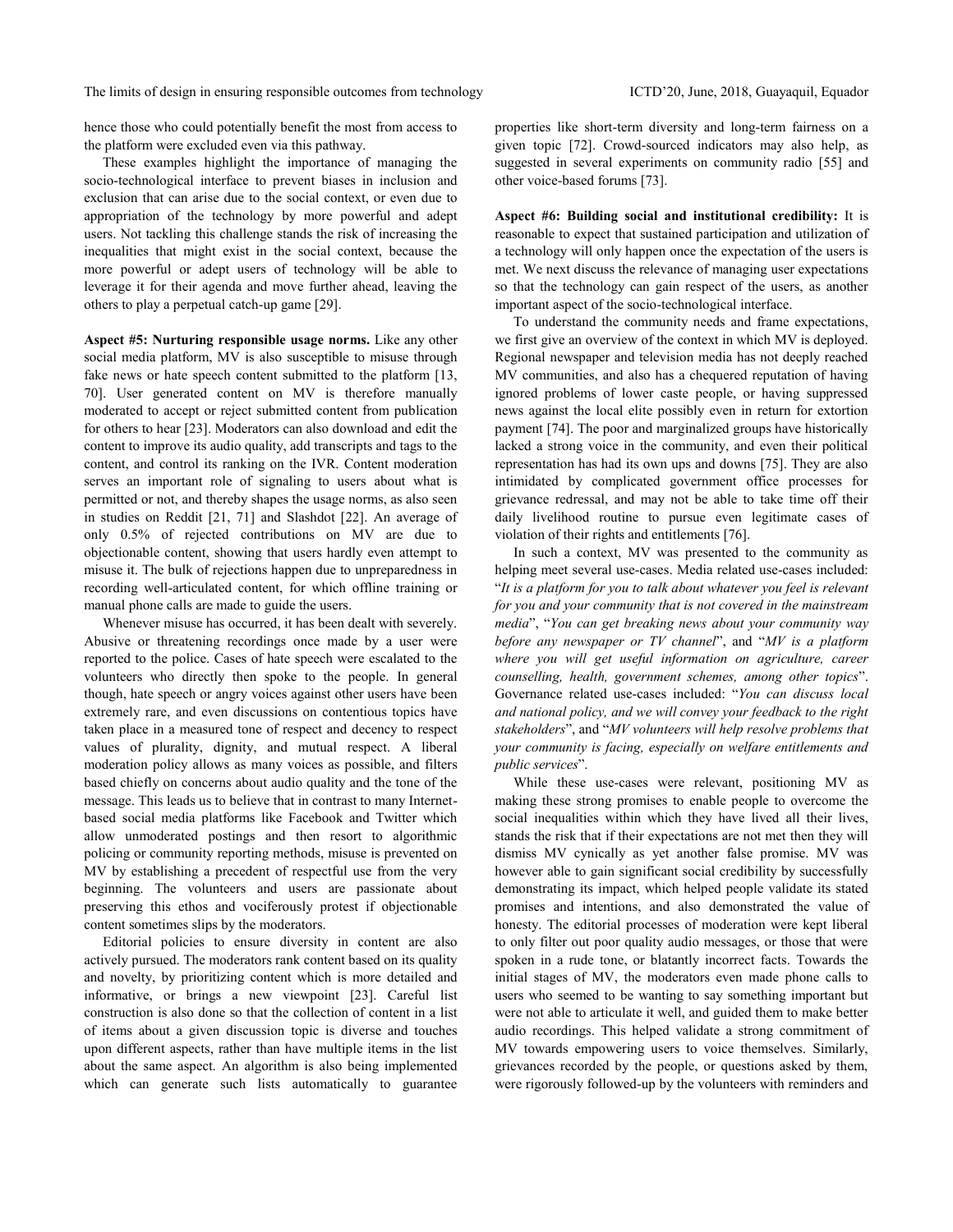support provided by the moderators, to convey to users about action having been initiated upon their requests. This helped build trust of the users in MV. All the MV volunteers were also trained on news reporting to cover in unbiased ways any news events that they came across, and strengthened people's perceptions about MV as being an unbiased news source about local events.

MV was similarly able to successfully facilitate improvements in local governance. A detailed discussion of social accountability loops created by MV is provided by Chakraborty, et al [76, 77], based on 300+ impact stories shared by the users on MV. The experience emphasizes that the target beneficiaries of welfare schemes are much in need of offline support via social workers to demand their rights and entitlements because self-service mechanisms like centralized helplines and web portals can be disempowering as they are hard for the people to use. Furthermore many categories of grievances arise due to issues at the local level and cannot be resolved through centralized mechanisms. MV's network of volunteers not only provided such offline support to overcome the disempowerment of people in engaging with government authorities, but was also able to use MV to draw the attention of government officials towards specific grievances and brought about higher rates of grievance redressal.

A recent IVR-based survey of several hundred MV users [66] showed that 67% of the users agreed that MV is different from other mass media in giving an opportunity for anybody to voice themselves, 69% acknowledged the value of dialogue created on the platform to understand different viewpoints, 88% reported an increase in connecting back to their cultural roots, 85% reported an increase in political awareness, 50% acknowledged having learned new ways to articulate their views, 64% reported having gained agency in addressing problems with local governance directly themselves, and 84% acknowledged strong offline support received from MV volunteers in helping solve their problems. These functions of grievance follow-up and news reporting, in addition to exposing users on technology literacy about MV, demonstrate the relevance of deployment management processes beyond the design stage, and also show how these processes emerged from common ethical values which had shaped the design.

Institutional credibility was also important for MV to get constructive reactions from the state for grievance redressal or on policy implementation feedback collected from the users. As the MV volunteers built stronger networks with local government officials, and demonstrated sustained usage over many years, the state too responded positively and began to view MV as an innovative means for citizen engagement which they could utilize themselves, while respecting the independence of MV. Local government officials now routinely use MV to make announcements of new schemes and subsidies, give interviews about their views on policy implementation, offer a commitment for resolution of grave issues, and respond actively to requests by MV users and volunteers. Institutional credibility thus reinforced social credibility, and helped embed MV not just with the community but with other local institutions as well. This was clearly a direct outcome of MV going beyond just functioning as a

technology platform, to also nurturing its relationships with other stakeholders and to uphold its underlying values.

**Aspect #7: Influence of the business model on agenda.** So far we explained how several aspects had to be managed that went beyond the technology of MV into its interface with the community and local institutions, and built into a replicable operations model. The final aspect we discuss is complexities that arise from the MV business model. The MV business model has three revenue streams [24]. First, philanthropic donations and government advertising to fund awareness and behaviour change campaigns on topics such as health, nutrition, education, and livelihood. Second, community funding where the users may themselves contribute small amounts for a community media platform, plus crowd-funding to raise micro-grants for specific activities and sponsorships from economically well-off people. Third, commercial advertising by companies interested in reaching rural markets. While there is strong validation of the first revenue stream, the second is untested as of now, and the third is yet to be tested at scale. We believe that all three revenue streams will kick-in sooner or later, since MV presents a good productmarket fit in the absence of other media outreach channels for Indian rural markets. What we do not know however is what challenges will come up in sustaining the unbiased and community driven coverage provided on MV currently. As the revenue streams from government or corporate advertising get larger and MV's dependence on them increases to ensure its financial sustainability, MV is likely to become susceptible to have its agenda get influenced by government and corporate interests. The MV team does not have any experience so far in building processes to manage this likely forthcoming challenge, since MV has until now been sustained either through philanthropic grants or internal funding by Gram Vaani, but it is likely to emerge in the future as an important aspect of MV's socio-technological interface and we believe it will need similar grounding in values to guide the creation of these processes.

# **4 Managing the socio-technological interface**

We showed in the previous section several complex aspects that arose during the long-term deployment of Mobile Vaani, which had to be managed to ensure responsible outcomes, beyond the initial design of the technology itself. Similar aspects are known to arise on other digital platforms like Facebook and Twitter when certain groups of users may appropriate the platforms to their advantage, platforms may fail to sustain their values over time, strong usage norms may fail to emerge, the credibility of the platforms may get compromised, etc. We showed that it is possible to build processes to manage the sociotechnological interface and ensure responsible outcomes, by taking guidance from underlying ethical values. Not being able to manage this interface during deployment stands the chance of technologies that were meant to empower people, to actually disempower them. We next attempt to generalize these processes.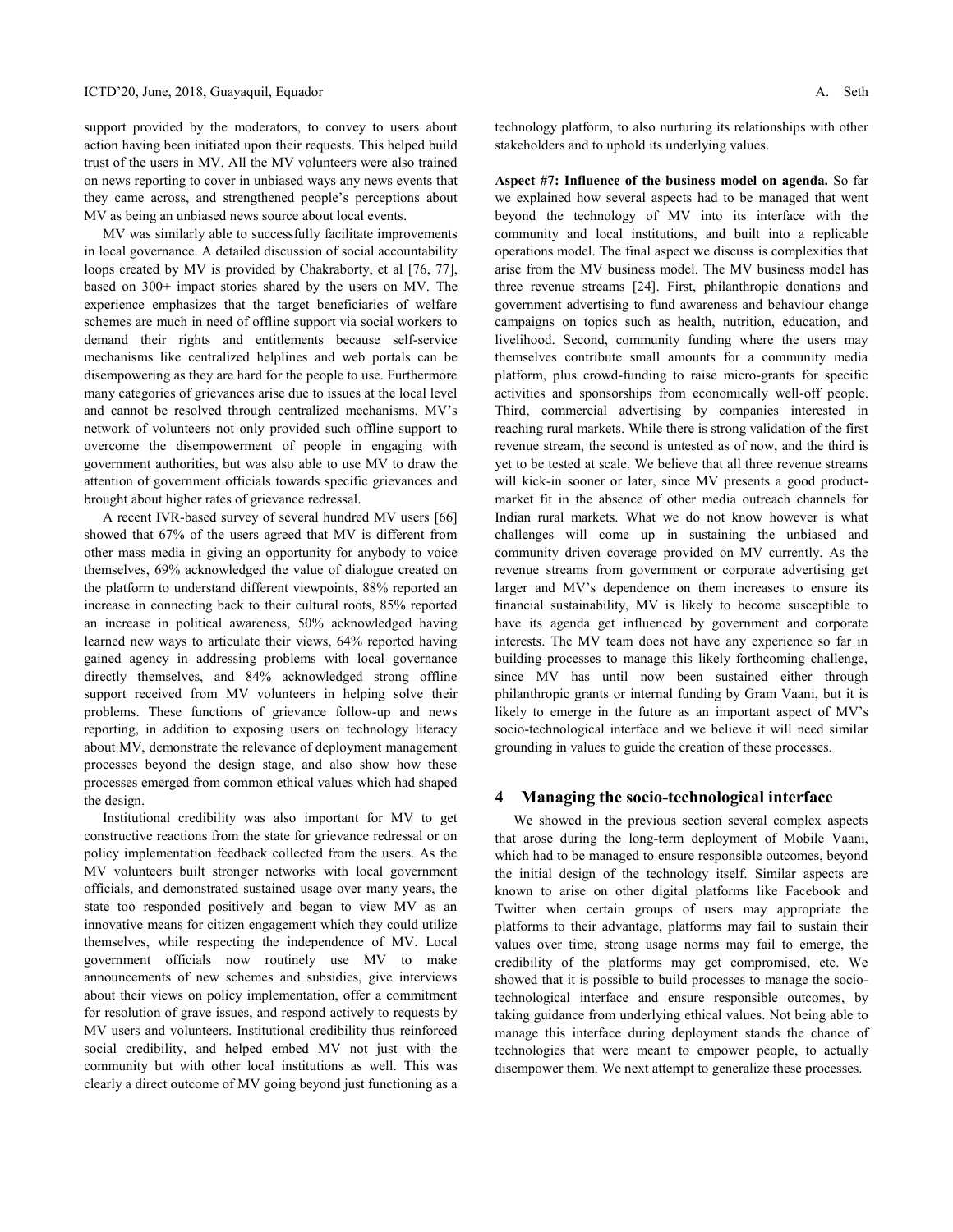The limits of design in ensuring responsible outcomes from technology ICTD'20, June, 2018, Guayaquil, Equador

# **4.1 Management processes**

**Federated platforms:** These make management of the digital platforms easier, and allow for both contextualization as well as diversity in use of the technologies. Smaller communities can evolve use-cases according to their needs and lead to greater community embeddedness of the technology. Further, this community embeddedness can be facilitated through a subset of users who can mediate as volunteers or representatives, with whom technology providers can engage in more detail. This can help make centrally managed platforms more participate [83].

**Internal feedback processes:** Technology providers can build processes to get regular usage feedback on factors such as the following.

*Internal grievance redressal:* This can alert technology providers about cases of misappropriation of the technology by malicious users, or malfunctioning of the technology itself, both of which are likely to happen in any digital platform*.* Addressing these issues promptly can contribute to building credibility of the technology in the eyes of its users, and also empower and incentivize them to not have the technologies get misused.

*Tracking of inclusion and exclusion:* Biases in access or usage arising from gender or other categories of inequity can be spotted through periodic demographic studies of the users. The reasons behind the biases can be identified through deeper field immersion, and appropriate action can be taken. This can help avoid an increase in inequalities through inclusion and exclusion biases arising from inequities in the social context itself that constrains access to the technology for different usergroups.

**Design of incentives:** Managing federated setups and building a closer feedback loop with the end-users may require additional effort from the technology providers. MV showed that it is possible to distribute this effort by building appropriate incentives to involve the users themselves or their community representatives in the management of the technologies. Suitable social, solidarity, and monetary initiatives can lead to strong internal accountability and sustained usage, and create long standing community embeddedness. Further, being able to align the incentives with positive social change as an overarching objective may lead to greater participation by the users towards the management of digital platforms and also build the platforms' social credibility.

**Addressing gaps in technology literacy:** Not all users can be expected to have a good understanding of how to use the technology, and what it could be used for. Tracking inclusionexclusion metrics and usage profiles, through the feedback processes mentioned above, can help spot specific biases that could be arising from this disparity in technology literacy. Appropriate steps can then be taken to bridge the gaps. Depending upon the context, this gap could be bridged through online mechanisms like tutorial videos or it may require offline mechanisms such as training workshops, and it may be undertaken by the technology providers or it may require incentive

mechanisms for the users or community representatives to do this. In some extreme contexts, bringing about this technology literacy may not be straightforward or even possible, and in such cases processes to facilitate assisted usage may be needed. All such steps can significantly avoid disempowerment effects that some users may notice from their inability to learn to use new technologies easily.

**Signaling:** Misuse of technologies can be avoided by nurturing appropriate usage norms. Methods like content moderation or highlighting positive behavior are useful to send signals to the users about acceptable and unacceptable practices.

# **4.2 Summary**

We have discussed so far that unforeseen aspects at the sociotechnological interface can arise even when well-designed technologies are deployed, and technology providers should incorporate processes such as the ones listed above to manage the socio-technological interface for their technologies. Underlying ethical values can serve as guardrails to guide this activity. To summarize, this interface is defined in a given social context through aspects such as the need to address gaps in technology literacy and access, build community embeddedness, achieve internal accountability and sustained usage, guard against technology appropriation which can lead to inclusion and exclusion biases, shape appropriate usage norms to avoid misuse, achieve strong social and institutional credibility by meeting expectations of the users, and create a business model that can bring financial sustainability but not compromise processes required to manage the rest of the aspects. Other digital platforms especially in a similar social context as MV, are likely to encounter the same socio-technological interface and may need similar processes.

We next describe a few other digital platforms and the fallouts if strong processes are not built to manage their sociotechnological interface. One of the largest digital platforms, Facebook, has lost considerable credibility in recent years for the limited attention it paid to check the presence of echo chambers and filter bubbles created through its algorithms and the metrics it chose to optimize [78], slow efforts to detect fake news [13], poor ability to control data leaks [79], etc. Platforms like Reddit and Slashdot on the other hand, have shown resilience to such cases of misappropriation [80]. They have a strong moderation system mediated by people, and Reddit in fact is set up as a federated system which allows different communities to build their own respective moderation policies [21]. Other successful collaborative knowledge building platforms like Wikipedia and Quora similarly have strong moderation policies and a somewhat implicit federated structure defined on the basis of topic interests of users. Even though Facebook has now scaled its human driven moderation processes, along with automated methods to detect misuse, it allows only very coarse moderation features and thereby does not truly empower users to take responsibility for the administration of their groups. We feel that such a design limits the ownership that users can perceive. Reddit and Slashdot on the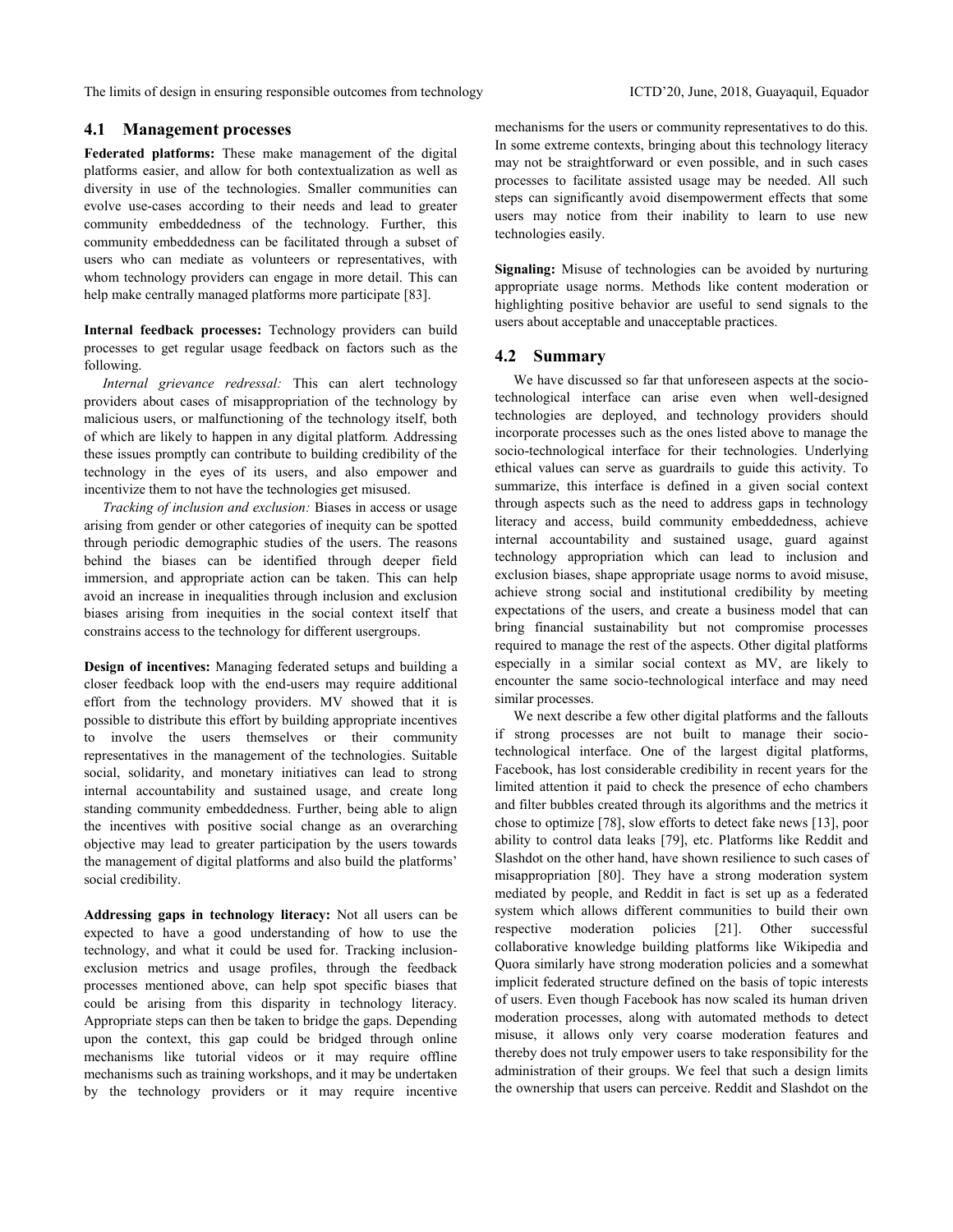other hand, like MV, have elaborate moderation policies which empower users to manage their groups and send signals to others to prevent misuse. Volunteer moderators of many popular Reddit groups demonstrated strong ownership and voice during the 2015 AMAgeddon episode when Reddit fired a popular employee [43]. Like Facebook, Whatsapp also does not provide adequate tools to the administrators to manage their groups and prevent misuse. Further, the encrypted nature of communication makes it difficult for users to manage it, and Whatsapp has also absolved itself of any responsibility towards facilitating more appropriate administration of its forums. We therefore conclude that even though such platforms have enabled communication and collaboration at massive scales, but not managing the sociotechnological interface effectively has led to undesirable consequences.

#### **5 Discussion and conclusions**

We showed in the previous sections that design alone is not sufficient to ensure responsible outcomes from technology, and that careful management of the socio-technological interface is also critical. This is not a novel insight in any way. Organizations deploying technology have always had teams to manage it. Our emphasis however is on the lack of discussion in most academic literature about methods to manage technology, to ensure responsible outcomes. Barring the discussion of content moderation as a deployment management activity [21, 22, 71], most literature has focused only on characterizations of misuse, like on dimensions of gender [19], technology access [20], information veracity [13, 14], etc. The study of deployment management of technology as an area, it seem has not had as much attention as the study of design. Such studies need long term deployments, while most design innovations are analysed at a prototype stage only. The study of prototypes however misses out on complexities at the socio-technological interface that emerge in long-term deployments.



**Figure 1: Ethical underpinnings to information systems**

This leads to question that just like ethics has emerged as a foundation for design that can facilitate responsible outcomes, can ethics also serve as a foundation for processes to manage deployments? This is extensively discussed elsewhere [81], and a three layer framework is proposed as shown in Figure 1. A common ethical framework can serve as a foundation to define the objectives of a technology project, influence its design, and shape its deployment management processes. The design layer itself can be conceptualized as being comprised of three components: The user interface, data management and algorithms, and the system design, each of which need to be informed by the ethical framework. There is extensive discussion about the ethical foundations to each of these three components. Through our casestudy, we have further shown how each aspect of the sociotechnological interface was managed through similar ethical foundations during MV's deployment.

Having a common ethical framework to influence each of these layers is useful for many reasons. It can serve to test technology projects for internal consistency in the values and policies that influenced the different layers of the project. Several information systems have been analysed with this view [81], of what values seem to have shaped their objectives, what values shaped their design, and what values shaped their management style, and then verify whether these values are consistent with one another or not. A common ethical framework can similarly bring clarity to different project teams about what values should drive them when they think of new design modifications or build processes to manage their platforms. Project teams otherwise come from different academic backgrounds and diverse experiences, and can come up with even conflicting solutions. For example, consider a mobile-money company that wants to reduce fraud on its platform by malicious users who take advantage of unsuspecting and less technology-savvy customers. Some project teams may want to run financial literacy awareness workshops with their customers, some teams may want to find technological solutions to detect fraud, and some may suggest to do nothing and let customers learn on their own. A common underlying ethical system can help provide answers by prioritizing deeper values like equality, fairness, or human rights. Similarly, in the case study we discussed, a deeper ethical value of inclusion followed by the MV team led to steps to build offline volunteer networks that could reach marginalized user groups. Not prioritizing this value could have led to an altogether different solution, like to focus on lowhanging fruit to on-board only young male users who are already technology savvy and can be acquired at lower costs [67, 82].

To conclude, we showed that management of the sociotechnological interface when a technology is in deployment, is a complex activity that needs careful attention to ensure responsible outcomes from the technology. We gave examples of several aspects of the socio-technological interface relevant especially for ICT4D projects and digital information sharing platforms, and processes to manage these aspects. Researchers should try to understand how such management processes evolve, outcomes they lead to, and how to experiment with new processes. Finally, ethical frameworks can serve as a foundation to build these management processes, just like how design can be informed from ethics. These ethical frameworks can serve as guardrails for the designers and managers of technologies, when they make decisions to ensure responsible outcomes from technology [81].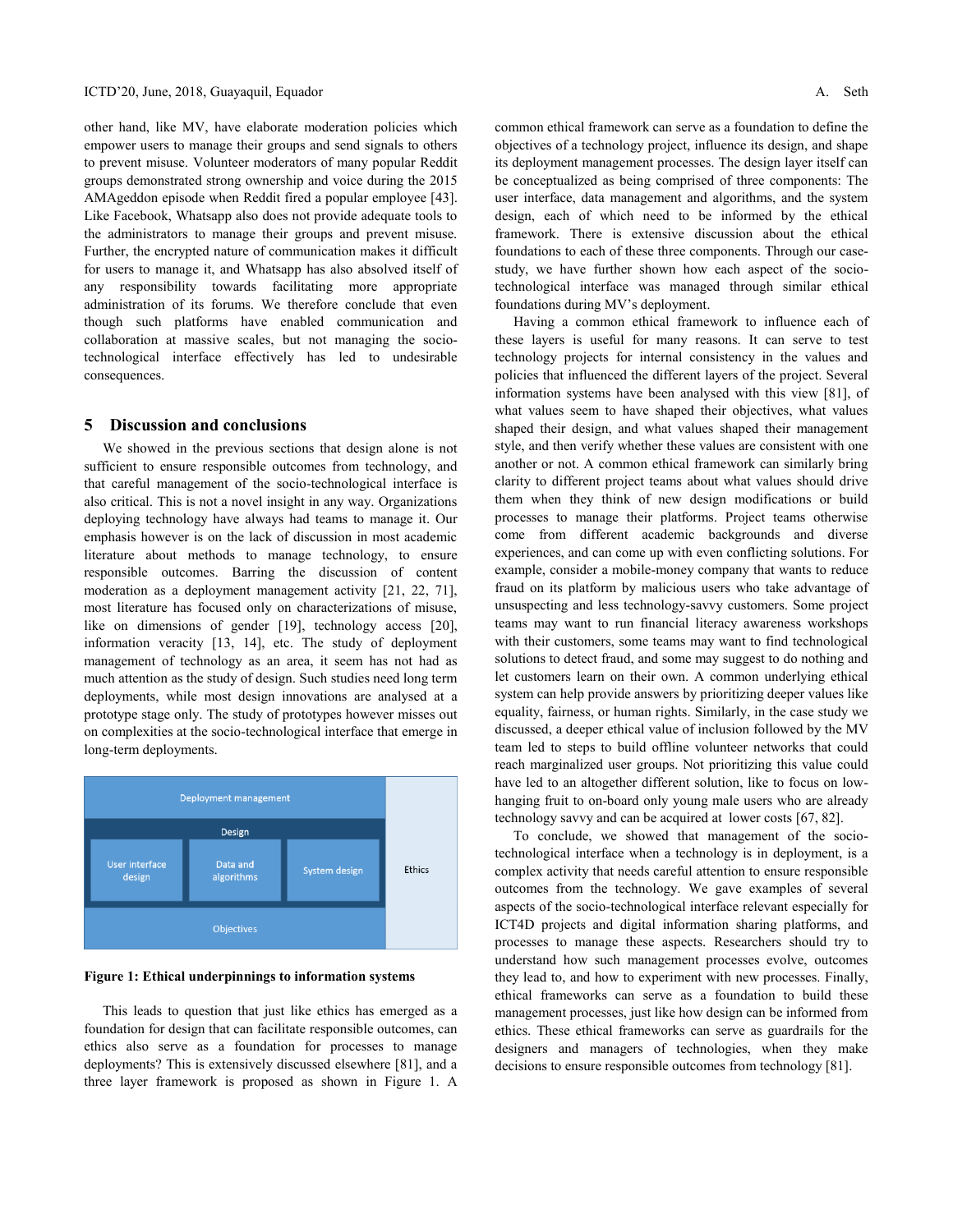The limits of design in ensuring responsible outcomes from technology ICTD'20, June, 2018, Guayaquil, Equador

#### **ACKNOWLEDGMENTS**

We are extremely grateful to thoughtful feedback from the reviewers which greatly helped strengthen the paper. None of this work would have been possible without the fantastic Gram Vaani team, our volunteers, partners, donors, and investors. The commitment of the team to respecting human rights is extraordinary to say the least, and it is a matter to pride to have such colleagues who have created a wonderful platform.

# **REFERENCES**

- [1] Accessed Nov 2019. *Design (noun)*. Merriam-Webster Dictionary. <https://www.merriam-webster.com/dictionary/design>
- [2] Vredenburg, K., Mao, J., Smith, P.W., and Carey, T. 2002. *A Survey of User-Centered Design Practice*. In Proc. ACM CHI.
- [3] Gibson, J.J. 1979. *The Ecological Approach to Visual Perception*. Houghton Mifflin Harcourt, USA.
- [4] Sanders, L. 2008. *An Evolving Map of Design Practice and Design Research.*  In ACM Interactions, Volume XV.6.
- [5] Ideo. 2015. *Design Kit: The Human Centered Design Toolkit*. <https://www.ideo.com/post/design-kit>
- [6] Sanders, E. B.-N., and P. J. Stappers. 2008. *Co-creation and the New Landscapes of Design*. CoDesign, 4 (1): 5–18.
- [7] Spinuzzi, C. 2005. *The Methodology of Participatory Design.* Technical Communication, Volume 52(2).
- [8] Blomberg, J., Giacomi, J., Mosher, A. and Swenton-Wall, P. 1993. *Ethnographic Field Methods and Their Relation to Design*. In Participatory Design: Principles and Practices, edited by Schuler, D. and Namioka, A. Lawrence Erlbaum Associates, USA.
- [9] Friedman, B., Kahn, P.H., and Borning, A*.* 2013. *Value Sensitive Design and Information Systems*. In Human Computer Interaction in Management Information Systems: Foundations, M.E. Sharpe, New York.
- [10] Accessed Nov 2019. *Fairness, Accountability, and Transparency in Machine*  Learning. https://www.fatml.org
- [11] Berdichevsky, D. and Neuenschwander, E. 1999. *Toward an Ethics of Persuasive Technology*. In Communications of the ACM, 42(5).
- [12] Goldsmith, J. and Burton, E. 2017. *Why Teaching Ethics to AI Practitioners is Important*. In AAAI workshop on AI, Ethics, and Society.
- [13] Arun, C. 2019. *On WhatsApp, Rumours, and Lynchings*. Economic & Political Weekly 54(6).
- [14] Vosoughi, S., Roy, D. and Aral, S. 2018. *The Spread of True and False News Online*. Science 359(6380).
- [15] Chouldechova, A. and Roth, A. 2018. *The Frontiers of Fairness in Machine Learning*. CCC (Computing Community Consortium) Workshop report.
- [16] Angwin, J., Larson, J., Mattu, S. and Kirchner, L. 2016. *Machine Bias*. ProPublica. https://www.propublica.org/article/machine-bias-risk-assessmentsin-criminal-sentencing
- [17] Cathy O'Neil. 2016. *Weapons of Math Destruction: How Big Data Increases Inequality and Threatens Democracy*. Crown USA.
- [18] Buchanan, L. and Seshagiri, A. 2016. *How Uber Uses Psychological Tricks to Push Its Drivers' Buttons*. New York Times. https://www.nytimes.com/interactive/2017/04/02/technology/uber-driverspsychological-tricks.html
- [19] Barboni, G., Field, E., Pande, R., Rigol, N., Schaner, S., and Troyer, C. 2018. A Tough Call: *Understanding Barriers to and Impacts of Women's Mobile Phone Adoption in India*. Harvard Kennedy School.
- [20] Khera, R. 2017. *Impact of Aadhaar in Welfare Programmes*. In Economic and Political Weekly.
- [21] Chandrasekharan, E., Samory, M., Jhaver, S., Charvat, H., Bruckman, A., Lampe, C., Eisenstein, J. and Gilbert, E. 2018. *The Internet's Hidden Rules: An Empirical Study of Reddit Norm Violations at Micro, Meso, and Macro Scales*. Proc. ACM Hum.-Comput. Interact. 2, CSCW, Article 32.
- [22] Lampe, C. and Resnik, P. 2004. *Slash(dot) and Burn: Distributed Moderation in a Large Online Conversation Space*. In Proc. CHI.
- [23] Moitra, A., Das, V., Gram Vaani, Kumar, A., and Seth, A. 2016. *Design Lessons from Creating a Mobile-based Community Media Platform in Rural India*. In Proc. ICTD
- [24] Seth, A. 2020. *The Elusive Model of Technology, Media, Social Development, and Financial Sustainability*. To appear in Harnessing Technology

Development for Social Impact, edited by Poonamallee, L., Scillitoe, J. and Joy, S. Palgrave MacMillan.

- [25] Duquenoy, P and Thimbley, H. 1999. *Justice and Design*. In Human-Computer Interaction INTERACT 1999.
- [26] Sandel. M. 2009. *Justice: What's the Right Thing to Do.* Penguin.
- [27] Sen, A. 2009. *The Idea of Justice*. Harvard University Press.
- [28] Simons, J. 2019. *The Politics of Machine Learning: Discrimination, Fairness, and Equality*. Personal communication.
- [29] Tim Unwin. *Why we shouldn't use terms such as "bridging the digital divide" or "digital leapfrogging"*, Oct 2018, and *Contributions to UNESCO's first Partners' Forum: notes from the underground*, Sep 2018. https://unwin.wordpress.com/
- [30] Winner, L. 1980. *Do Artefacts Have Politics*. Daedalus, Vol. 109, No. 1, Modern Technology: Problem or Opportunity?
- [31] Bjerknes, G. and Bratteteig, T. 1995. *User Participation and Democracy: A Discussion of Scandinavian Research on System Development*. Scandinavian Journal of Information Systems, 7(1).
- [32] Mumford, E. and Weir, M.W. 1979. *Computer Systems in Work Design: The ETHICS Method: Effective Technical and Human Implementation of Computer System*. New York: John Wiley & Sons.
- [33] Collingridge, D. 1980. *The Social Control of Technology*. St Martin's Press, England
- [34] Rosenblat, A. and Stark, L. 2016. *Algorithmic Labour and Information Asymmetries: A Case-study of Uber Drivers*. International Journal of Communication, 10(2016).
- [35] Betterplace. https://www.betterplace.co.in/
- [36] Winkler, T. and Spiekermann, S. 2018. *Twenty Years of Value Sensitive Design: A Review of Methodological Practives in VSD Projects*. In Ethics and Information Technology.
- [37] Wiener, N. 1950. *The Human Use of Human Beings: Cybernetics and Society*. Houghton Mifflin.
- [38] Jonas, H. 1985. *The Imperative of Responsibility: In Search of an Ethics for the Technological Age*. Chicago University Press.
- [39] Greenwood, D.J. and Levin, M. 2007. *Introduction to Action Research: Social Research for Social Change*. Sage Publictions, London, UK.
- [40] Hayes, G. 2011. *The Relationship of Action Research to Human-Computer Interaction*. In ACM Transactions on Computer-Human Interaction.
- [41] Braa, J., Monteiro, E. and Sahay, S. 2004. *Networks of Action: Sustainable Health Information Systems Across Developing Countries*. In MIS Quarterly 28(3).
- [42] Bodker, S. and Kyng, M. 2018. *Participatory Design that Matters: Facing the Big Issues*. In ACM Transactions on Computer-Human Interaction 25(1).
- [43] Centivany, A. and Glushko, B. 2016. *"Popcorn Tastes Good": Participatory Policymaking and Reddit's "AMAgeddon"*. In Proc. CHI.
- [44] Bird, S., Hutchinson, B., Kenthapadi, K., Kiciman, E., and Mitchell, M. 2019. *Fairness-aware Machine Learning in Practice (tutorial)*, KDD.
- [45] Hindman, M., Tsioutsiouliklis. and Johnson, J.A. 2003. *Googlearchy: How a Few Heavily-Linked Sites Dominate Politics on the Web*. In Annual Meeting of the Midwest Political Science Association.
- [46] Diakopoulos, N. 2017. *Algorithmic Accountability Reporting: On the Investigation of Black Boxes*. Tow Center for Digital Journalism, Columbia **University**
- [47] Goodman, B. and Flaxman, S. 2017. *European Union Regulations on Algorithmic Decision-Making and a 'Right to Explanation'*. In AI Magazine, 38(5).
- [48] Lee, M.K, et al. 2018. *WeBuildAI: Participatory Frameworks for Fair and Efficient Algorithmic Governance*. CMU technical report.
- [49] Vaccaro, V. and Karahalios, K. 2017. *Algorithmic Appeals*. Trustworthy Algorithms.
- [50] ICDPPC. 2018. *Declaration on Ethics and Data Protection in Artificial Intelligence*. International Conference of Data Protection and Privacy Commissioners.
- [51] Khabar Lahariya, http://khabarlahariya.org/
- [52] Video Volunteers, https://www.videovolunteers.org/
- [53] Pavarala, V., & Malik, K. K. 2007. *Other voices: The struggle for community radio in India*. SAGE Publications India.
- [54] Koradia, Z., Balachandran, C., Dadheech, K., Shivam, M., & Seth, A. 2012. *Experiences of deploying and commercializing a community radio automation system in India*. In *Proc.* ACM DEV.
- [55] Koradia, Z., Aggarwal, P., Seth, A., and Luthra, G. 2013. *Gurgaon idol: A Singing Competition Over Community Radio and IVRS*. In *Proc.* ACM DEV.